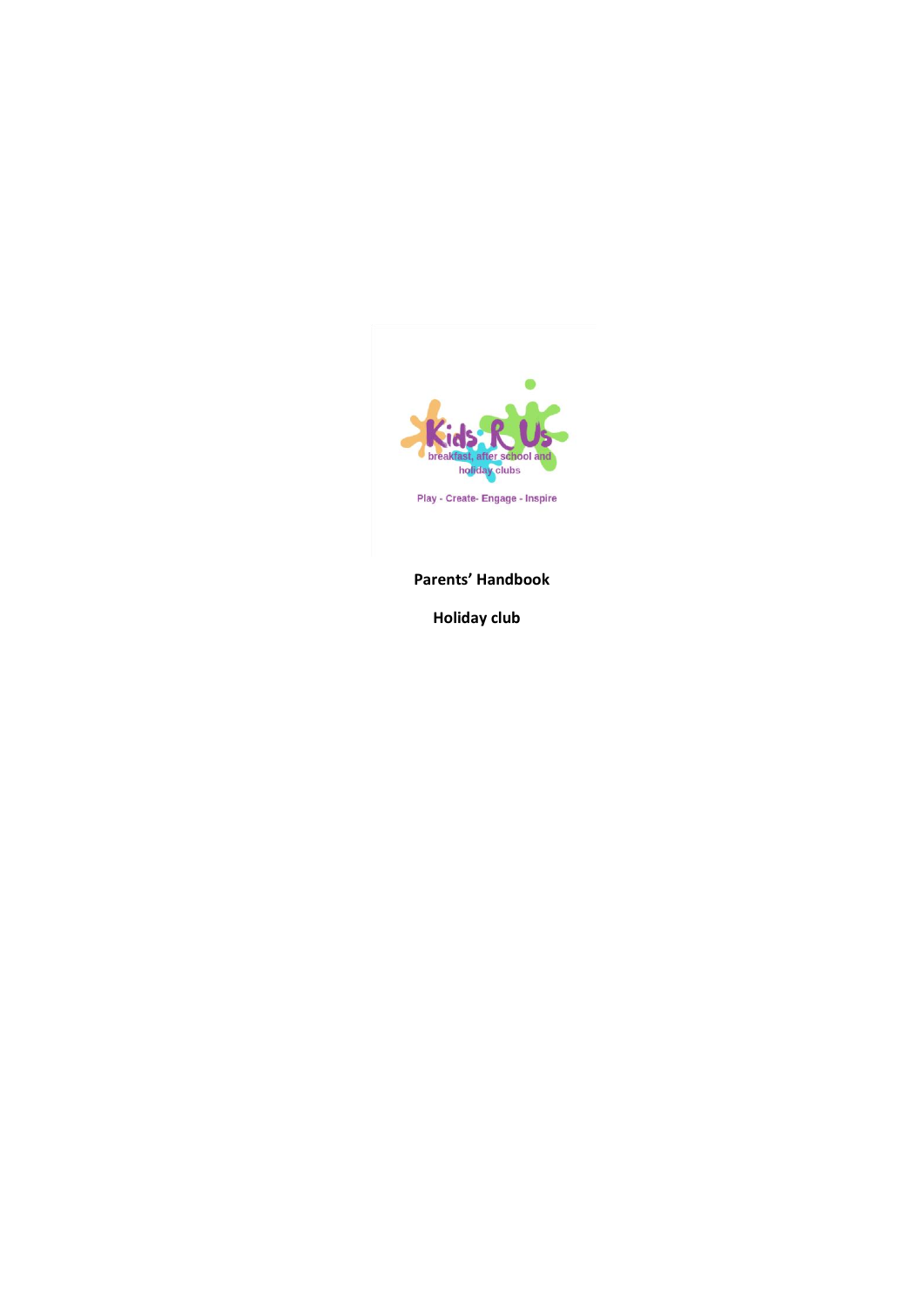**Contents:** 

| Quick main information for parents and children | Page 2    |
|-------------------------------------------------|-----------|
| General Holiday Club Handbook                   | Page 3-9  |
| Holiday club frequently asked questions         | Page 9-10 |

## **Main Information for parents and children:**

- Children will need to bring a packed lunch as normal and a clearly named water bottle.
- If you have booked a core day slot (9am-3pm) this will need to be strictly adhered to, if you need longer days you will need to book a full day slot. Staffing and groups will stay consistent; therefore, we cannot change the timings.
- Please check the programme each day to ensure you are aware of what activities will be happening
- Contact details are on the last page of the handbook.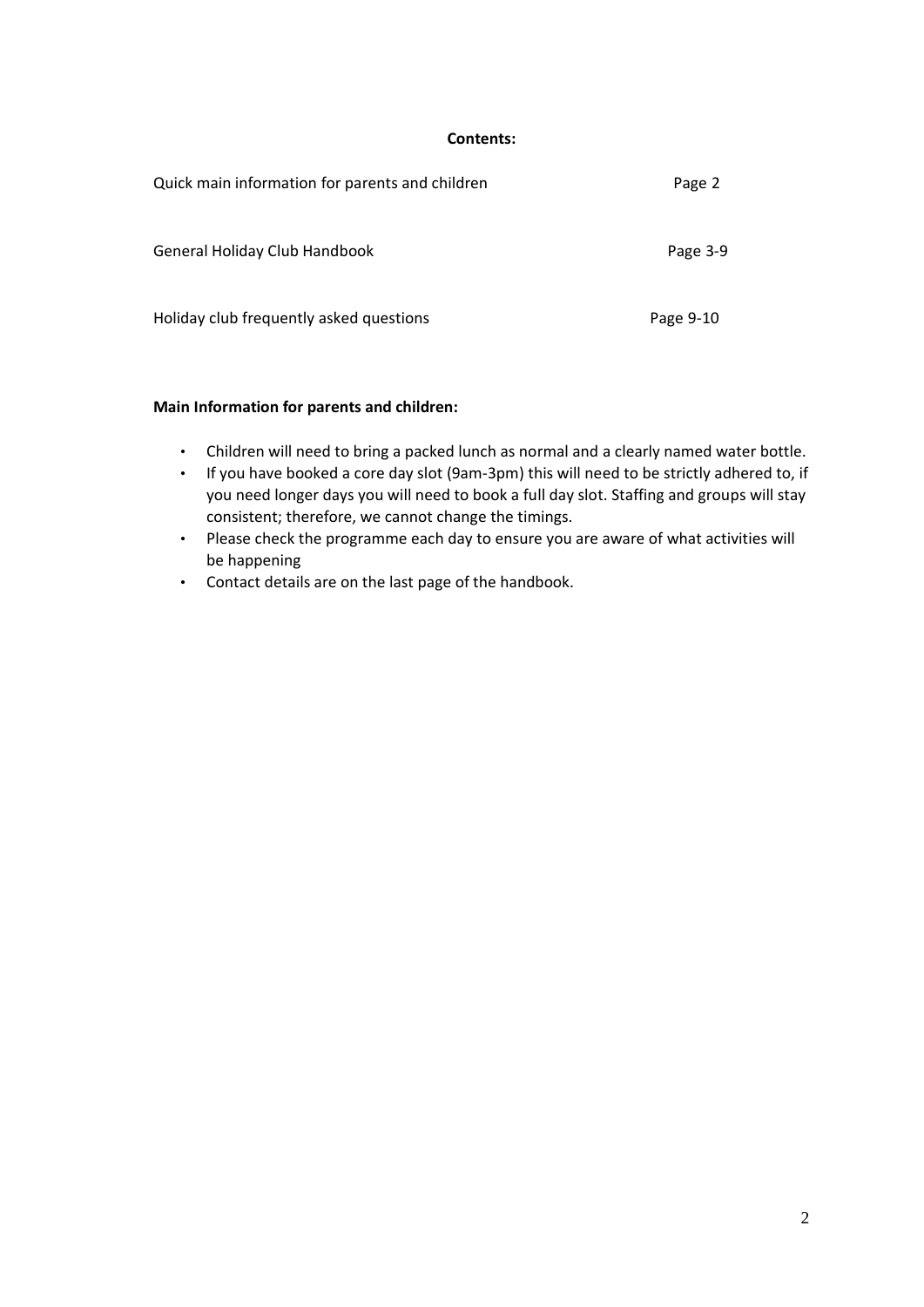## **General Holiday Club Information**

Our full day holiday clubs run from 8.00am to 6.00pm. You do not need to drop off or pick up at this time, you can drop off or pick up when is convenient for you.

The core day is from 9am -3pm and timing for this must be adhered to. We are happy for you to drop off from 9am and pick up any time until 3pm. However, we cannot accept your children before 9am or keep them beyond 3pm due to space, staff and group requirements. The clubs provide a caring and fun environment with play opportunities designed to promote personal, social and physical development of the children we care for.

## **What we offer**

Our Clubs follow the play work Principles, so the children are free to choose activities and resources as they wish. We provide activities for all types of play experiences and types. In each group there will always be a selection of activities and resources available, including home corner, craft, board games, construction, physical play, cookery, active games, group games and quiet areas and reading. In addition, other resources are available for the children to select from our equipment cupboard. We also prepare and plan two indoor group activity and two outdoor group activity they can choose to participate in daily. See the programme for this holiday attached to the email.

## **Snack- What we provide**

At holiday club we provide breakfast, a mid-morning snack (10am) and an afternoon snack (3:30-4pm). Children will need to bring a nutritious packed lunch. No nuts please! The food we provide at the club is not intended as a substitute for the main evening meal. We provide healthy snacks, including fruit and vegetables. We promote independence, by encouraging the children to prepare their own snacks, and to clear away after themselves. We use fresh ingredients and follow statutory guidelines. Fresh drinking water is available at all times. We meet individual dietary requirements and parental preferences wherever possible (please ensure this is on your child's registration information.

# **Staffing**

All of our staff have experience of working with children and undertake professional development training. All staff members are DBS checked and receive appropriate child protection and first aid training. We maintain a staff/child ratio of 1:8 or lower for children under the age of eight, and a ratio of 1:10 for children over the age of 8. However, we always strive for a 1:8 ratio.

If you have a query or concern at any time, please speak to a member of staff at the club when you collect your child. If you prefer to arrange a more convenient time for a meeting, please contact the manager of your club (contact details are at the back of this Handbook).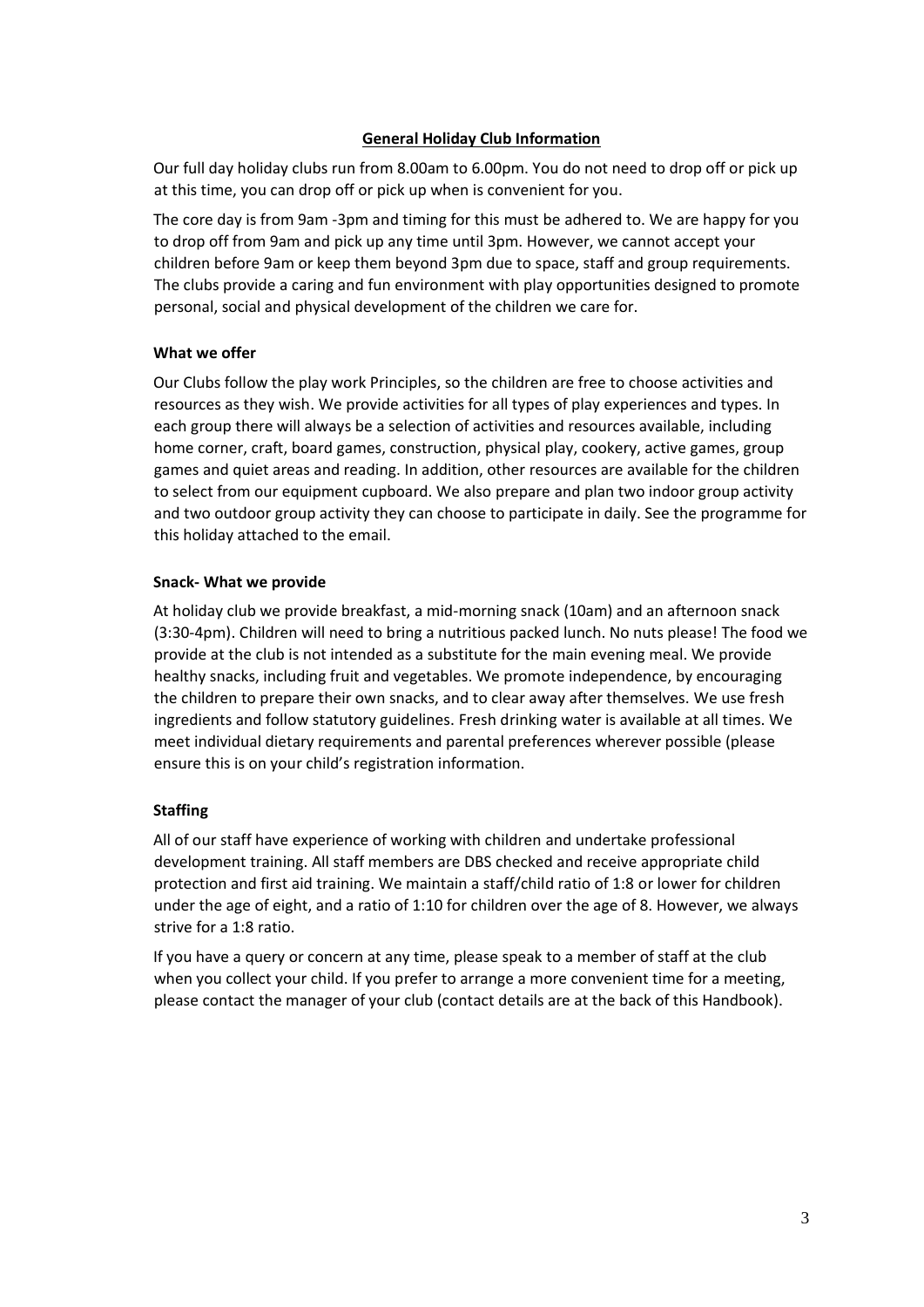### **Policies and procedures**

The Club has clearly defined policies and procedures. Key points of the main policies are included in this Handbook. Copies of the full policies are kept at the Club and are available for parents to consult at all times, they are also on our website.

#### **MAIN TERMS AND CONDITIONS**

#### **Payment of fees** The

current fees are\*\*:

| <b>HC Core</b><br>day 9-3pm | £23.00 |
|-----------------------------|--------|
| HC full day                 | £30.00 |

\*There is a 10% discount for siblings.

\*\*There is a £1.00 extra charge to bookings made within the holidays due to staffing and resources having already been organised.

Fees are payable in advance by card payment, bank transfer or childcare vouchers. The price per session per child applies to all children. This is payable for all booked sessions including when your child is sick, or on holiday. This is due to costs for staff, rent and resources are planned in advance.

Please ensure that fees are paid promptly. Late payments are subject to a 10% charge. If you are having difficulty paying fees, please speak in confidence to the Manager.

### **Cancelling your place and changes to days**

**You must adhere to the cancellation fees below:** 

| $\blacksquare$ cancelled $\ldots$                                             | What percentage do I pay?                                      |
|-------------------------------------------------------------------------------|----------------------------------------------------------------|
| Before 10 working days of the holidays                                        | 0%                                                             |
| 5-10 working days prior to holidays                                           | 25%                                                            |
| 5 working days of the holidays                                                | 50%                                                            |
| Last working day of the holidays                                              | 75%                                                            |
| During the holidays                                                           | 100% (50% if summer and not within the<br>week of the booking) |
| After any of the above (for whatever reason<br>unless agreed with management) | 100%                                                           |

Payment will be due prior to the holiday club. Cancellation for Holiday club is as follows;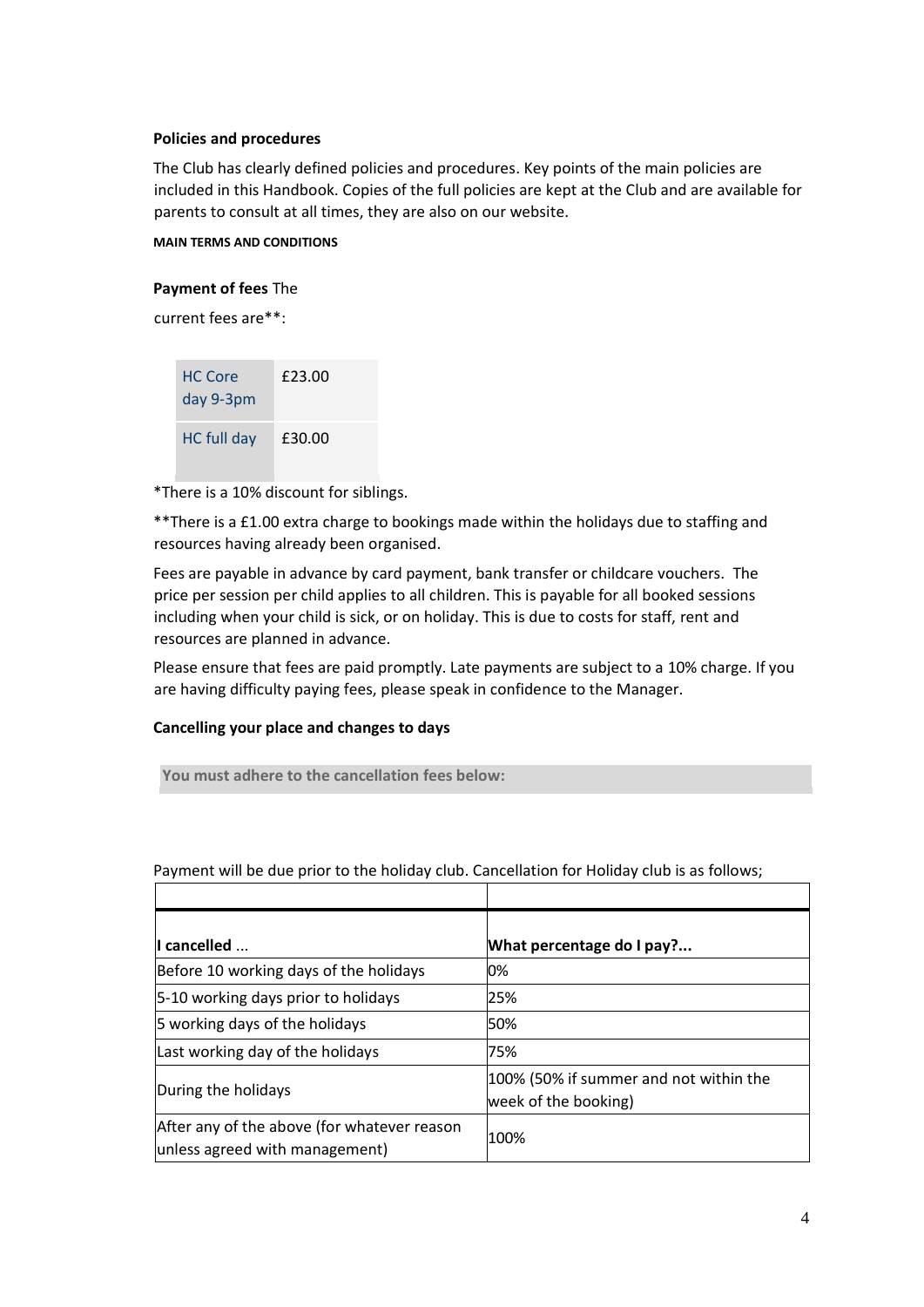### **Induction**

You and your child are welcome to visit the Club before your child's first day, to familiarise yourselves with the setting and to help your child settle in. Please contact the club to arrange this.

During your child's first session time will be set aside for them to welcome them to the club, show them how we do things, our routines and introducing your child to the staff and other children.

See our **Child Induction Policy** for more details.

## **Arrivals and departures**

# Our staff will be at the club entrance to register and welcome your child/ren from you. A member of our staff will sign out your child each day when you collect them.

We expect that your child will normally be collected by the people you have named on the registration form. If you need a different person to collect your child on a particular day, you must notify us in advance. We will not release your child into the care of a person unknown to us without your authorisation. You can alter your collectors on your online account.

See our **Arrivals and Departures Policy** for more details.

The club finishes at 6.00pm, if you are delayed for any reason please telephone or text the Club to let us know. You will not be charged if you have informed us and it is before 6.10pm. If you do not and you are consistently late, a late payment fee of £5.00 per 10 minutes will be charged if you collect your child after the Club has closed and you have not informed us. The payment will go to staff that have stayed late.

If your child remains uncollected after 6.30pm [i.e. 30 minutes after your club closes] and you have not warned us that you will be delayed, and we have been unable to reach you or any of your emergency contacts, we will and must legally follow our **Uncollected Children Policy** and contact the Social Care team.

# **Child protection**

We are committed to building a 'culture of safety' in which the children in our care are protected from abuse and harm. Any suspicion of abuse is promptly and appropriately responded to. We comply with local and national child protection procedures and ensure that all staff are appropriately trained. For more details see our **Safeguarding Policy**.

### **Equal opportunities**

Our Club provides a safe and caring environment, free from discrimination, for everyone in our community including children with additional needs.

- We respect the different racial origins, religions, cultures and languages in a multi-ethnic society so that each child is valued as an individual without racial or gender stereotyping.
- We will challenge inappropriate attitudes and practices.
- We will not tolerate any form of harassment in the protected characteristics.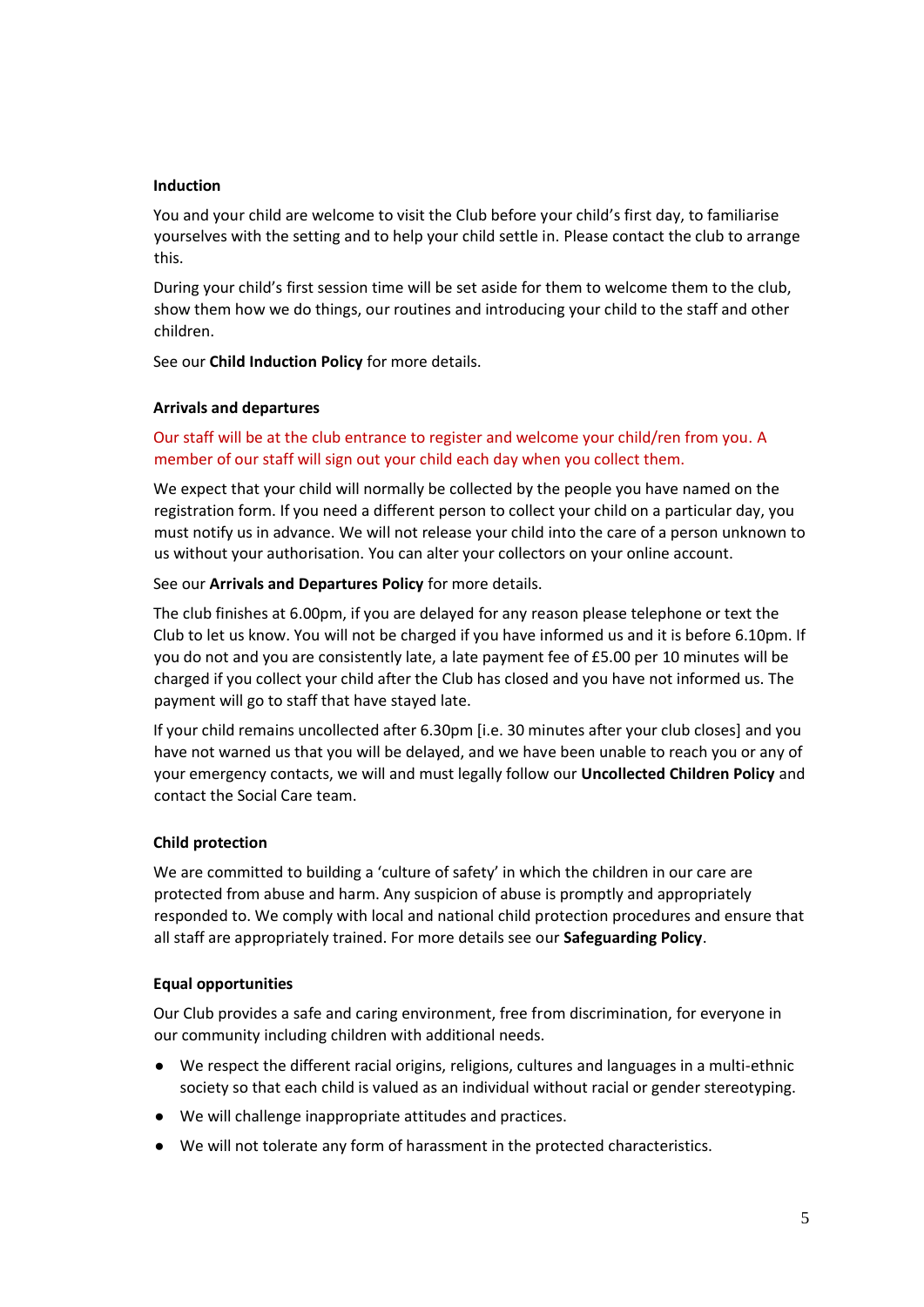## **Special requirements**

We make every effort to accommodate and welcome any child with specific needs or requirements. We will work in liaison with parents or carers and relevant professionals to fully understand your child's specific requirements. We will endeavour to accommodate all children of all abilities, whilst working within the Club's limitations. Each case will be considered individually and risk-assessed to ensure everyone's safety.

Our staff training programme includes specific elements relating to children with special needs.

For more details on equal opportunities and special needs, see our **Equalities Policy**.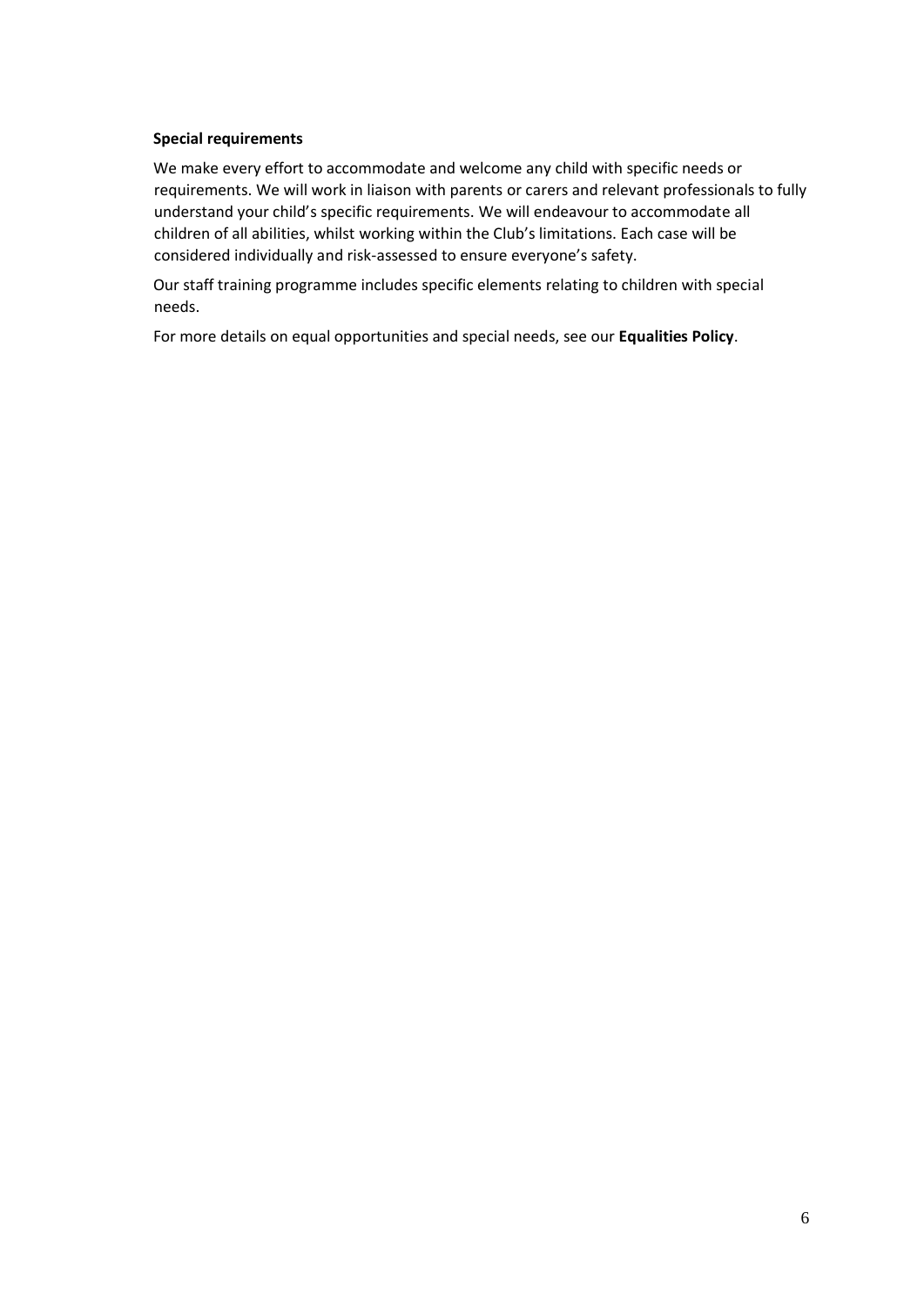#### **OTHER GENERAL INFORMATION**

#### **Behaviour (children)**

Children and staff have created club agreements for acceptable behaviour whilst at the Club. These are displayed at the Club for everyone to see.

We have a clear **Behaviour Management Policy**, which is followed if we need to.

The Club promotes the ethos of care, consideration and respect for everyone attending children, staff and visitors.

We encourage appropriate behaviour through praise for good behaviour, emphasis on cooperative play and sharing, talking to children with the courtesy that we expect from them and engaging children in activities

The Club has procedures for dealing with unacceptable behaviour. We recognise that challenging behaviour can occur from time to time for reasons that are not always evident, or as a result of special needs. We will try to be flexible in order to accommodate such cases. However, if your child is violent, or if their behaviour poses an immediate danger to themselves or others, we will require you to collect them from the Club immediately. In exceptional circumstances, and only when all other attempts at behaviour management have failed, we reserve the right to permanently exclude a child from the Club. This is an absolute last resort. See our **Suspensions and Exclusions Policy** for full details.

### **Behaviour (adults)**

We will not tolerate from any person, whether a parent, carer or visitor: bullying; aggressive, confrontational or threatening behaviour; or behaviour intended to result in conflict. Our Club is a place of safety and security for the children who attend and the staff who work here, and we reserve the right to ban anyone exhibiting inappropriate behaviour from our premises. See our **Aggressive Behaviour Policy** for more details.

### **Illness**

We are unable to care for children who are unwell. If your child becomes unwell whilst at the club, we will contact you and ask you to make arrangements for them to be collected.

Please inform the Manager of any infectious illness your child contracts. If your child has had sickness or diarrhoea please do not send them to the Club for 48 hours after the illness has ceased. See our **Illness and Accidents Policy** for more details.

#### **Accidents and first aid**

Every precaution is taken to ensure the safety of the children at all times, and the Club is fully insured. Our staff are trained in Paediatric First Aid and a First Aid kit is kept on the premises. If your child has an accident whilst in our care, you will be informed when you collect your child. For full details see our **Illness and Accidents Policy**.

### **Medication**

Please let the Manager know if your child is taking prescribed medicine. If your child needs to take medicine whilst at the club you will need to complete a **Permission to administer medication form** in advance. See our **Administering Medication Policy** for more details.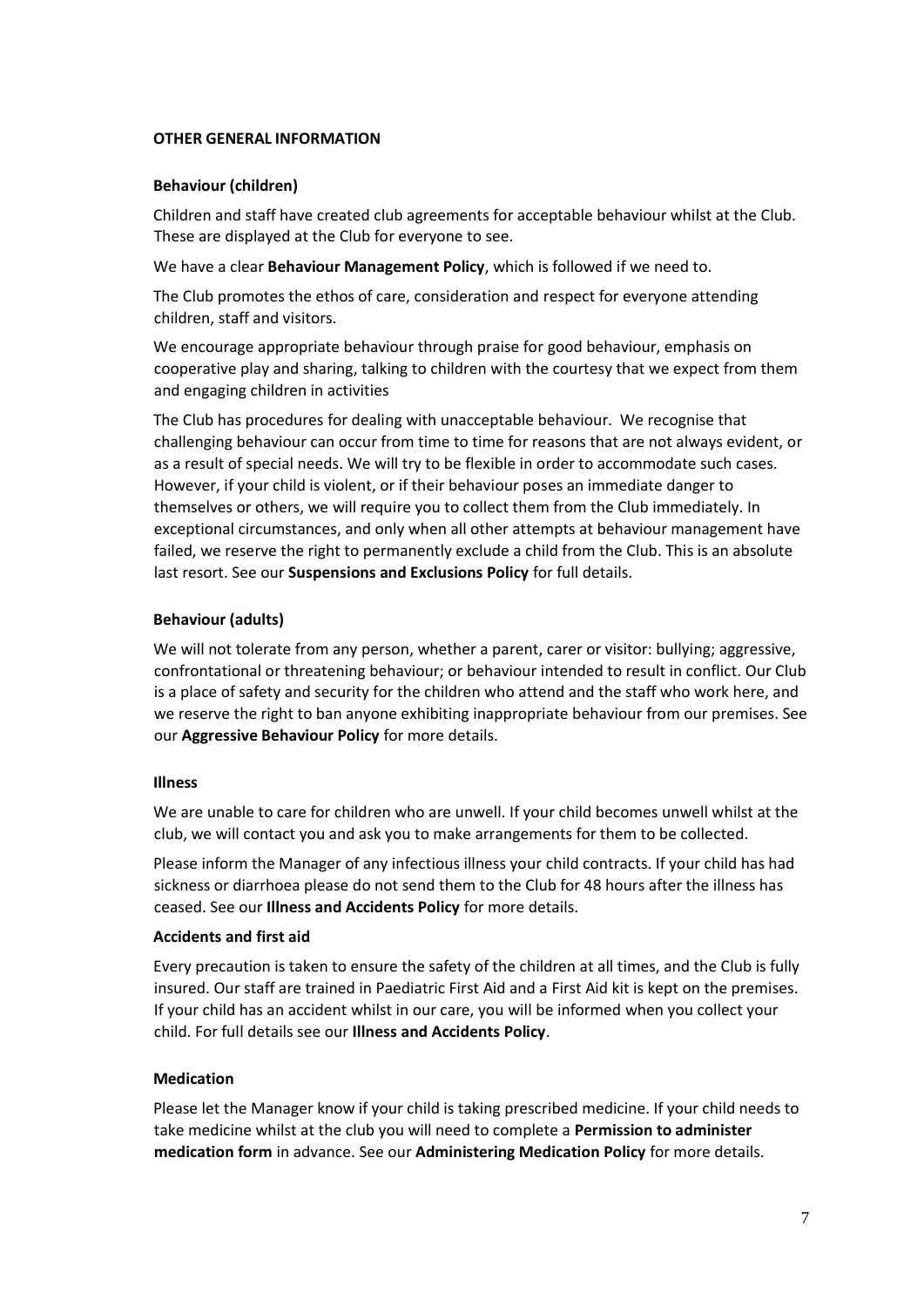### **Complaints procedure**

If you have any queries, comments or need to discuss any matters concerning your child, please feel free to speak your child's key person, the Manager, or any other member of staff.

Verbal complaints will be brought to the next staff meeting for discussion and action.

All written complaints will be acknowledged within five working days of receipt and a full written response will be given within 28 days.

A full copy of our **Complaints Policy** is available on request.

#### **PLEDGE TO PARENTS**

We value our relationship with parents/carers and are committed to working in partnership with you to provide quality play and care for your children. We will:

- Welcome you at all times to discuss our work, have a chat or take part in our activities.
- Keep you informed of opening times, fees and charges, programmes of activities and procedures.
- Be consistent and reliable to enable you to plan with confidence and peace of mind.
- Share and discuss your child's achievements, experiences, progress, and friendships.
- Be available to discuss decisions about running the club.
- Ask your permission for outings and special events.
- Listen to your views and concerns to ensure that we continue to meet your needs.

|                 | Phone       | email                      | Manager    |
|-----------------|-------------|----------------------------|------------|
| <b>Fulbourn</b> | 07502293281 | fulbourn@kidsrusoosc.com   | Tracy      |
| Milton          | 07496102226 | milton@kidsrusoosc.com     | Diana      |
| St Matthews     | 07428187477 | stmatthews@kidsrusoosc.com | Lucinda    |
| Shirley         | 07340807001 | Shirley@kidsrusoosc.com    | <b>TBC</b> |

#### **CONTACT INFORMATION**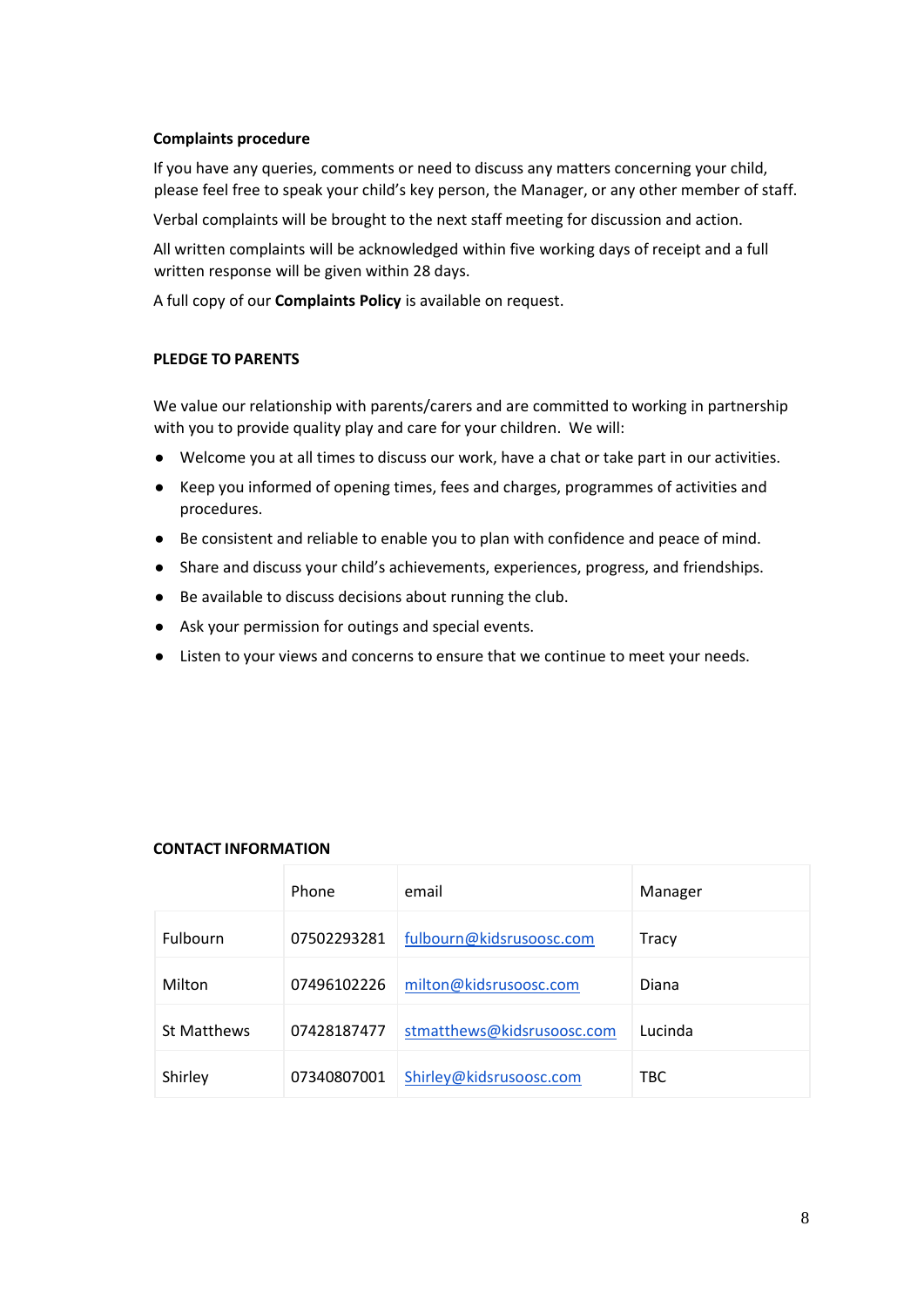| Office<br>01223451050 | office@kidsrusoosc.com | Beth (holidays)<br>Emily (term-time)<br>Amanda (0792004687<br>ICE) |
|-----------------------|------------------------|--------------------------------------------------------------------|
|-----------------------|------------------------|--------------------------------------------------------------------|

| Booking   | kidsrus.magicbooking.co.uk    |
|-----------|-------------------------------|
| Website   | kidsrusoosc.org               |
| Instagram | kidsrusoutofschoolclubs       |
| Facebook  | Kids R Us Out of School Clubs |
|           | Kids R Us Fulbourn            |
|           | Kids R Us Milton              |
|           | Kids R Us St Laurence         |
|           | Kids R Us St Matthews         |
|           | Kids R Us Shirley             |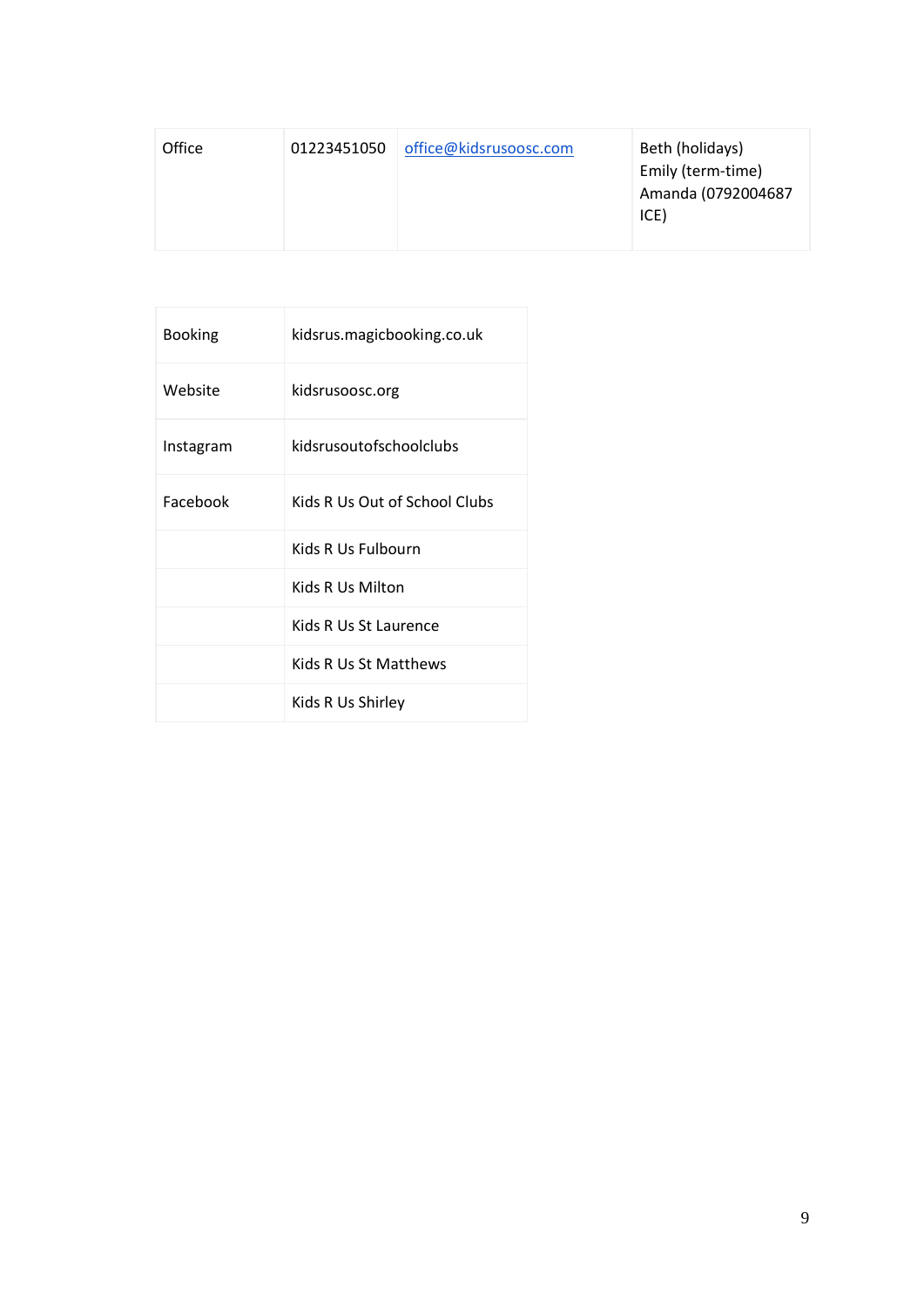#### **GENERAL FREQUENTLY ASKED QUESTIONS FOR THIS UPCOMING HOLIDAY CLUB.**

#### **CAN I COME IN TO SETTLE MY CHILD?**

OUR STAFF WILL BE AT THE ENTRANCE TO HELP WITH THE HANDOVER THEY WILL INTRODUCE THEM TO OTHER CHILDREN AND SHOW THEM AROUND. IN OUR EXPERIENCE, WE FIND THIS IS THE EASIEST AND QUICKEST WAY FOR CHILDREN TO ADAPT. WE WILL OF COURSE CALL YOU SHOULD WE HAVE ANY CONCERNS.

### **CAN I CANCEL MY BOOKING?**

OUR CANCELLATIONS TERMS ARE AS FOLLOWS: 10-6 WORKING DAYS OF THE HOLIDAYS = 25% FEE 2-5 WORKING DAYS OF THE HOLIDAYS = 50% FEE LAST WORKING DAY BEFORE THE HOLIDAYS OR WHEN YOUR BOOKING START= 75% FEE WITHIN HOLIDAY CLUB-100% FEE

#### **CAN MY CHILD BRING IN THINGS FROM HOME?**

I'M AFRAID NOT. CHILDREN WILL ONLY BE ABLE TO BRING A WATER BOTTLE AND PACKED LUNCH. WE HAVE LOTS OF THINGS TO DO AT CLUB TO KEEP THEM BUSY!

#### **HOW WILL DROP OFF AND PICK UP WORK?**

PICK UP AND DROP OFF WILL BE AT THE MAIN ENTRANCE, A MEMBER OF STAFF WILL BE THERE TO WELCOME THE CHILDREN AND TAKE/ DIRECT THEM TO THEIR AREA. STAFF WILL SIGN CHILDREN IN AND OUT.

#### **DOES MY CHILD NEED TO BRING?**

- 1. A HEALTHY PACKED LUNCH:
- NO NUTS PLEASE AS WE HAVE STAFF AND CHILDREN WITH ALLERGIES
- 2. A WATER BOTTLE CLEARLY NAMED
- 3. WEATHER APPROPRIATE CLOTHING

#### **WHAT HAPPENS IF MY CHILD BECOMES UNWELL OR ONE IN THEIR GROUP DOES?**

IF A CHILD BECOMES UNWELL, AS NORMAL WE WILL CALL PARENTS TO PICK UP.

#### **WHO SHOULD I CONTACT ON A DAY TO BASIS FOR MY CHILD'S HOLIDAY CLUB?**

| Phone | email | Manager |
|-------|-------|---------|